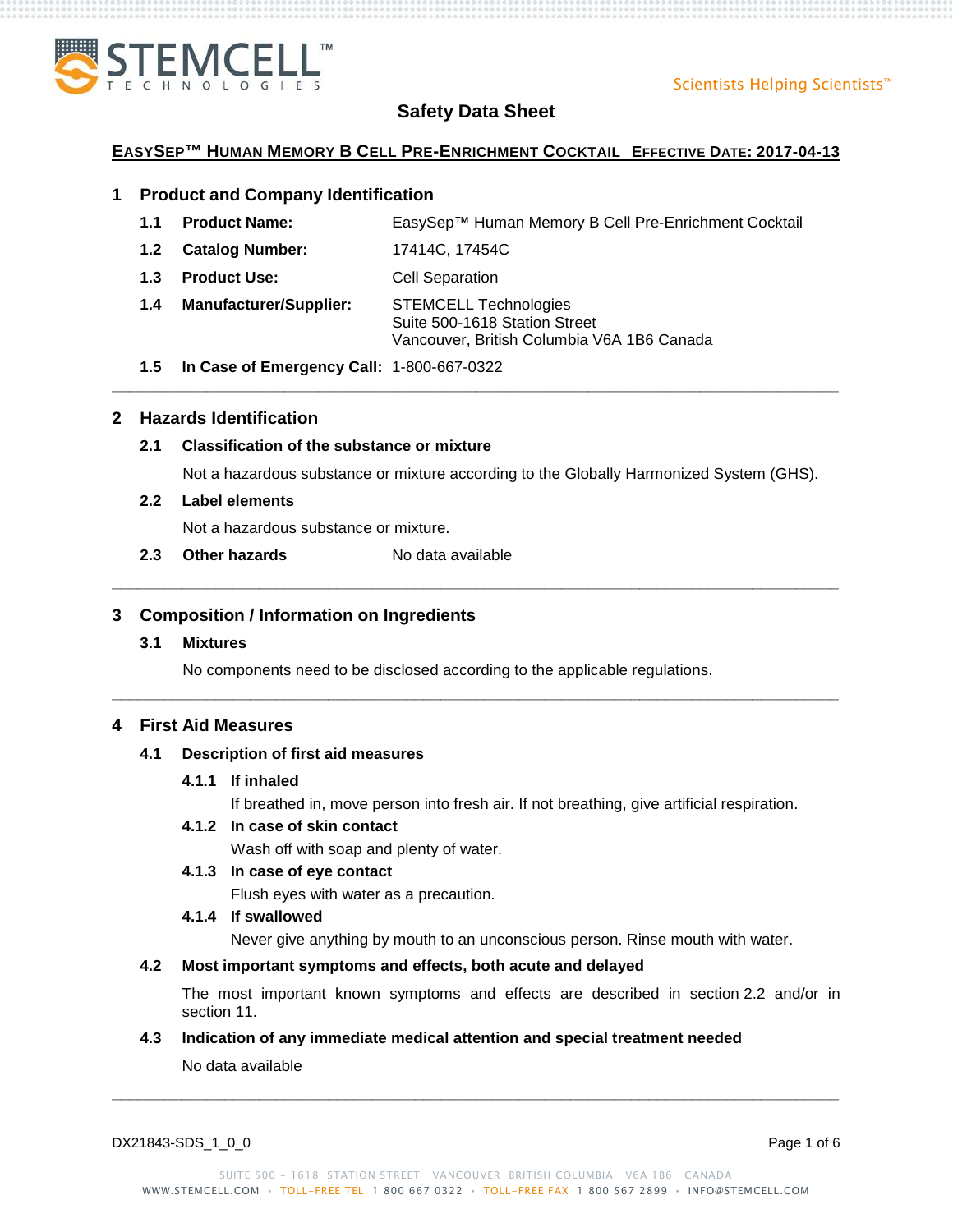

## **EASYSEP™ HUMAN MEMORY B CELL PRE-ENRICHMENT COCKTAIL EFFECTIVE DATE: 2017-04-13**

## **5 Fire Fighting Measures**

## **5.1 Extinguishing Media**

**5.1.1 Suitable Extinguishing Media**

Use alcohol-resistant foam, carbon dioxide, water, or dry chemical spray.

**5.1.2 Unsuitable Extinguishing Media**

No data available

## **5.2 Special hazards arising from the substance or mixture**

**5.2.1 Flammable Properties and Hazards**

No data available

**5.2.2 Flash Pt**

No data available

- **5.2.3 Autoignition Pt** No data available
- **5.2.4 Explosive Limits**

LEL: No data available UEL: No data available

**5.2.5 Hazardous Combustion Products** No data available

## **5.3 Fire Fighting Instructions**

As in any fire, wear self-contained breathing apparatus pressure-demand (NIOSH approved or equivalent), and full protective gear to prevent contact with skin and eyes.

**\_\_\_\_\_\_\_\_\_\_\_\_\_\_\_\_\_\_\_\_\_\_\_\_\_\_\_\_\_\_\_\_\_\_\_\_\_\_\_\_\_\_\_\_\_\_\_\_\_\_\_\_\_\_\_\_\_\_\_\_\_\_\_\_\_\_\_\_\_\_\_\_\_\_\_\_\_\_\_\_\_\_\_\_**

**\_\_\_\_\_\_\_\_\_\_\_\_\_\_\_\_\_\_\_\_\_\_\_\_\_\_\_\_\_\_\_\_\_\_\_\_\_\_\_\_\_\_\_\_\_\_\_\_\_\_\_\_\_\_\_\_\_\_\_\_\_\_\_\_\_\_\_\_\_\_\_\_\_\_\_\_\_\_\_\_\_\_\_\_**

## **6 Accidental Release Measures**

## **6.1 Personal precautions, protective equipment and emergency procedures**

Avoid breathing vapors, mist or gas. For personal protection see section 8.

## **6.2 Environmental precautions**

No special environmental precautions required.

## **6.3 Methods and materials for containment and cleaning up**

Keep in suitable, closed containers for disposal.

## **7 Handling and Storage**

## **7.1 Precautions for safe handling**

For precautions see section 2.2.

## **7.2 Conditions for safe storage**

Keep container tightly closed in a dry and well-ventilated place.

## **8 Exposure Controls/Personal Protection**

DX21843-SDS\_1\_0\_0 Page 2 of 6

**\_\_\_\_\_\_\_\_\_\_\_\_\_\_\_\_\_\_\_\_\_\_\_\_\_\_\_\_\_\_\_\_\_\_\_\_\_\_\_\_\_\_\_\_\_\_\_\_\_\_\_\_\_\_\_\_\_\_\_\_\_\_\_\_\_\_\_\_\_\_\_\_\_\_\_\_\_\_\_\_\_\_\_\_**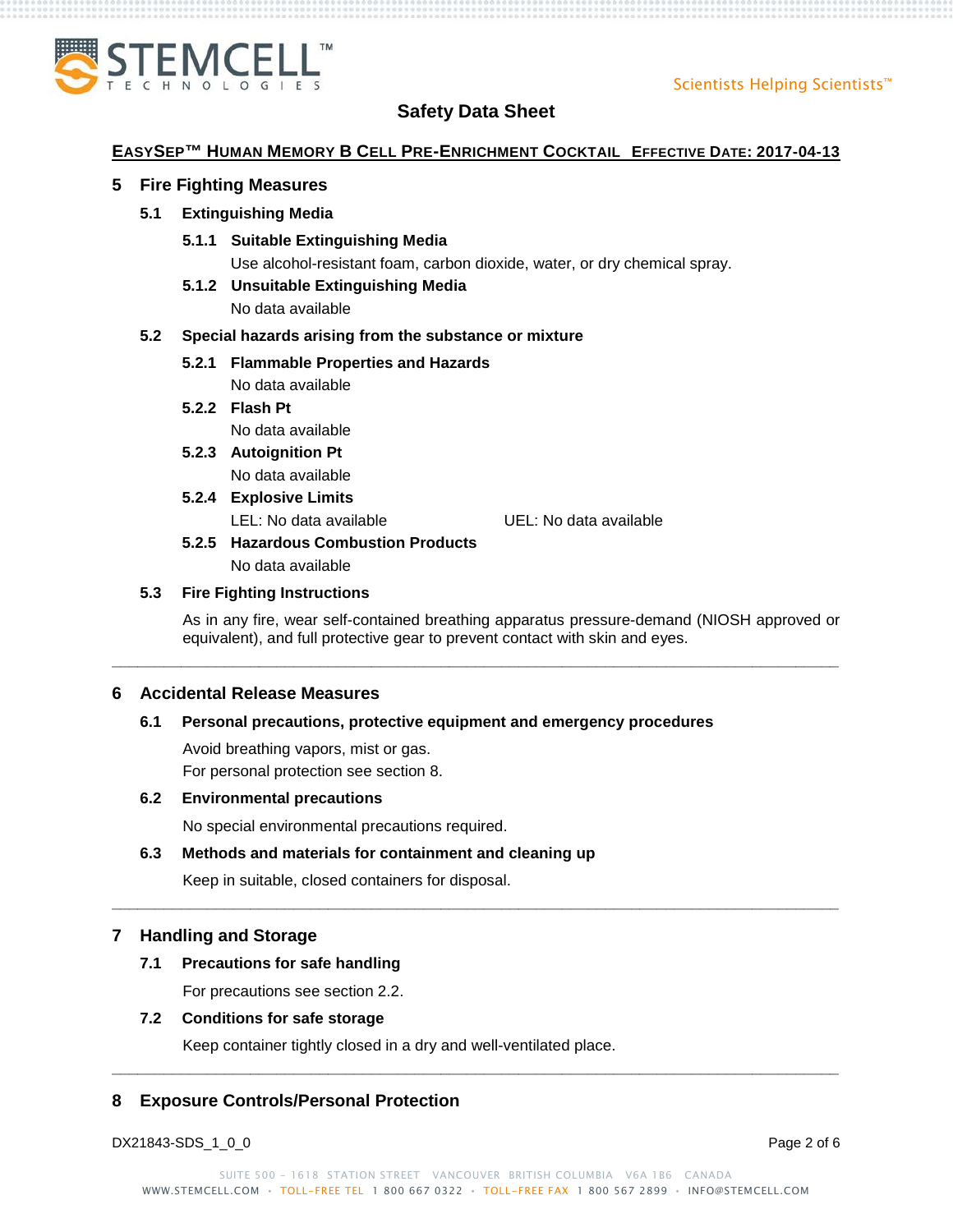

#### **EASYSEP™ HUMAN MEMORY B CELL PRE-ENRICHMENT COCKTAIL EFFECTIVE DATE: 2017-04-13**

#### **8.1 Exposure limits**

Contains no substances with occupational exposure limit values.

#### **8.2 Engineering controls**

Use mechanical exhaust or laboratory fumehood to avoid exposure.

#### **8.3 Personal protective equipment**

## **8.3.1 Eye/face protection**

Use equipment for eye protection tested and approved under appropriate government standards such as NIOSH (US) or EN 166(EU).

#### **8.3.2 Skin protection**

Handle with gloves. Gloves must be inspected prior to use. Use proper glove removal technique (without touching glove's outer surface) to avoid skin contact with this product. Dispose of contaminated gloves after use in accordance with applicable laws and good laboratory practices. Wash and dry hands.

Impervious clothing. The type of protective equipment must be selected according to the concentration and amount of the dangerous substance at the specific workplace.

## **8.3.3 Respiratory protection**

Respiratory protection not required. For nuisance exposures use type OV/AG (US) or type ABEK (EU EN 14387) respirator cartridges. Use respirators and components tested and approved under appropriate government standards such as NIOSH (US) or CEN (EU).

**\_\_\_\_\_\_\_\_\_\_\_\_\_\_\_\_\_\_\_\_\_\_\_\_\_\_\_\_\_\_\_\_\_\_\_\_\_\_\_\_\_\_\_\_\_\_\_\_\_\_\_\_\_\_\_\_\_\_\_\_\_\_\_\_\_\_\_\_\_\_\_\_\_\_\_\_\_\_\_\_\_\_\_\_**

## **8.3.4 General hygiene considerations**

General industrial hygiene practice.

**8.3.5 Environmental exposure controls**

No data available

## **9 Physical and Chemical Properties**

## **9.1 Information on basic physical and chemical properties**

| Appearance                                   | Clear liquid       |
|----------------------------------------------|--------------------|
| Odour                                        | No data available  |
| Odour threshold                              | No data available  |
| рH                                           | No data available. |
| Melting point/freezing point                 | No data available  |
| Boiling point/boiling range                  | No data available  |
| Flash point                                  | No data available  |
| Evaporation rate                             | No data available  |
| Flammability (solid, gas)                    | No data available  |
| Upper/lower flammability or explosive limits | No data available  |
| Vapour pressure                              | No data available  |
| Vapour density                               | No data available  |
| Relative density                             | No data available  |
| Solubility                                   | No data available  |
| Partition coefficient: n-octanol/water       | No data available  |

DX21843-SDS\_1\_0\_0 Page 3 of 6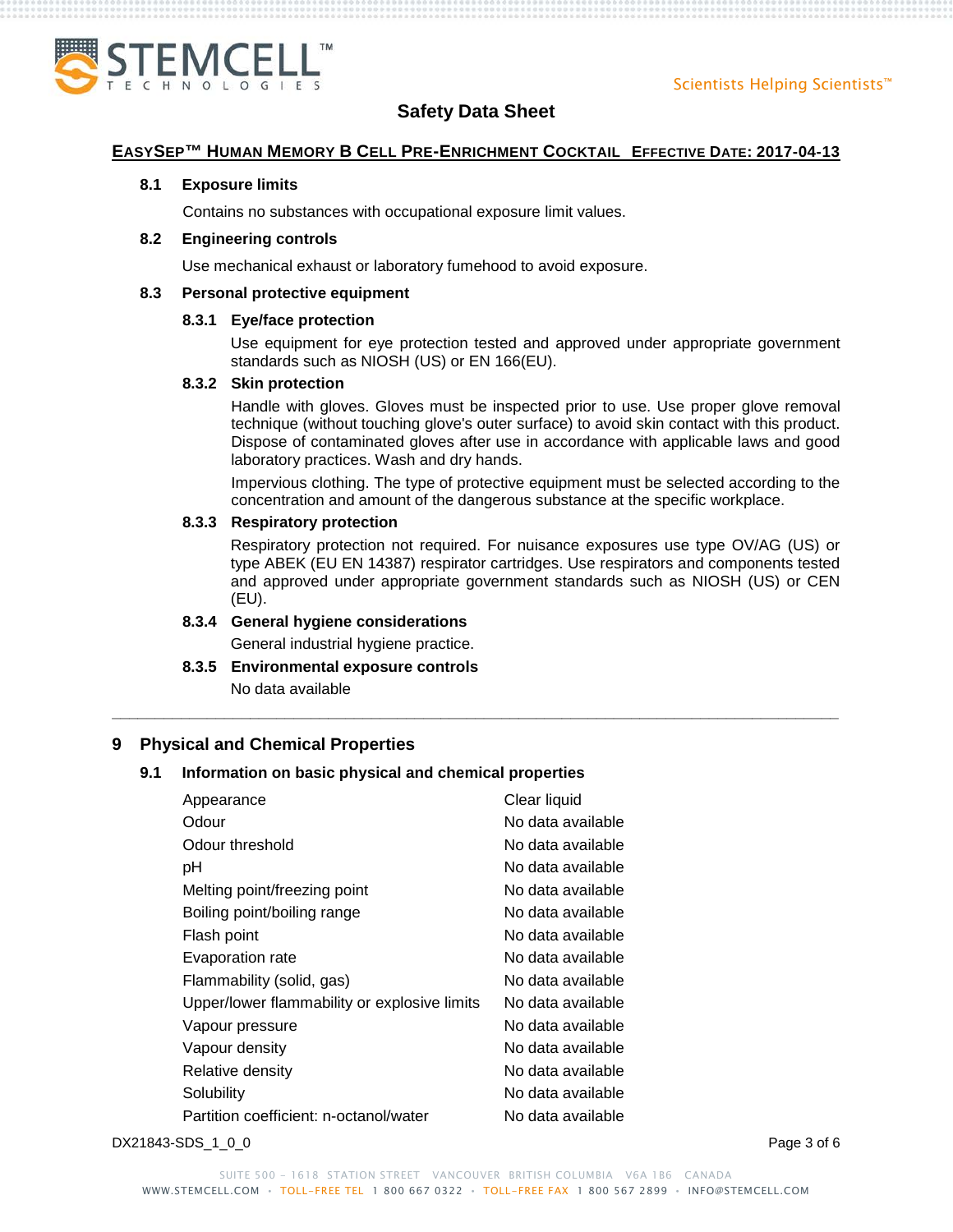

#### **EASYSEP™ HUMAN MEMORY B CELL PRE-ENRICHMENT COCKTAIL EFFECTIVE DATE: 2017-04-13**

**\_\_\_\_\_\_\_\_\_\_\_\_\_\_\_\_\_\_\_\_\_\_\_\_\_\_\_\_\_\_\_\_\_\_\_\_\_\_\_\_\_\_\_\_\_\_\_\_\_\_\_\_\_\_\_\_\_\_\_\_\_\_\_\_\_\_\_\_\_\_\_\_\_\_\_\_\_\_\_\_\_\_\_\_**

**\_\_\_\_\_\_\_\_\_\_\_\_\_\_\_\_\_\_\_\_\_\_\_\_\_\_\_\_\_\_\_\_\_\_\_\_\_\_\_\_\_\_\_\_\_\_\_\_\_\_\_\_\_\_\_\_\_\_\_\_\_\_\_\_\_\_\_\_\_\_\_\_\_\_\_\_\_\_\_\_\_\_\_\_**

| Auto-ignition temperature | No data available |
|---------------------------|-------------------|
| Decomposition temperature | No data available |
| Viscosity                 | No data available |

#### **10 Stability and Reactivity**

| 10.1 Reactivity                         | No data available |
|-----------------------------------------|-------------------|
| 10.2 Chemical stability                 | No data available |
| 10.3 Possibility of hazardous reactions | No data available |
| 10.4 Conditions to avoid                | No data available |
| 10.5 Incompatible materials             | No data available |
| 10.6 Hazardous decomposition products   | No data available |

## **11 Toxicological Information**

#### **11.1 Acute toxicity**

| Oral:       | No data available |
|-------------|-------------------|
| Inhalation: | No data available |
| Dermal:     | No data available |
| Other:      | No data available |

## **11.2 Skin corrosion/irritation** No data available

- **11.3 Serious eye damage/eye irritation** No data available
- **11.4 Respiratory and/or skin sensitization** No data available
- **11.5 Germ cell mutagenicity** No data available

## **11.6 Carcinogenicity**

- IARC: No component of this product present at levels greater than or equal to 0.1% is identified as probable, possible or confirmed human carcinogen by IARC.
- ACGIH: No component of this product present at levels greater than or equal to 0.1% is identified as a carcinogen or potential carcinogen by ACGIH.
- NTP: No component of this product present at levels greater than or equal to 0.1% is identified as a known or anticipated carcinogen by NTP.
- OSHA: No component of this product present at levels greater than or equal to 0.1% is identified as a carcinogen or potential carcinogen by OSHA.

## **11.7 Reproductive toxicity**

No data available

- **11.8 Specific target organ toxicity - single exposure** No data available
- **11.9 Specific target organ toxicity - repeated exposure** No data available

DX21843-SDS\_1\_0\_0 Page 4 of 6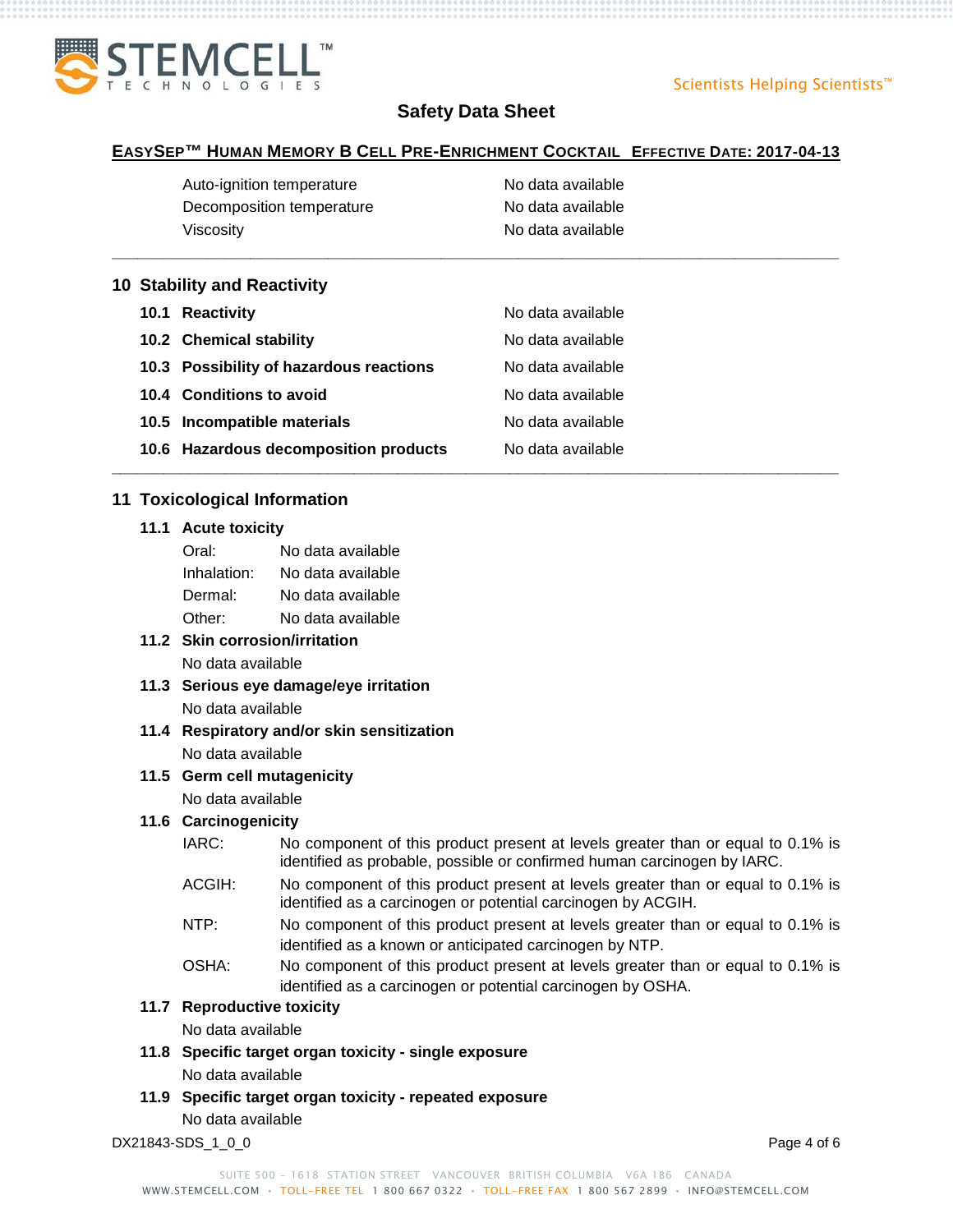

## **EASYSEP™ HUMAN MEMORY B CELL PRE-ENRICHMENT COCKTAIL EFFECTIVE DATE: 2017-04-13**

#### **11.10 Aspiration hazard**

No data available

## **11.11 Potential health effects**

- Inhalation: May be harmful if inhaled. May cause respiratory tract irritation.
- Ingestion: May be harmful if swallowed.
- Skin: May be harmful if absorbed through skin. May cause skin irritation.

**\_\_\_\_\_\_\_\_\_\_\_\_\_\_\_\_\_\_\_\_\_\_\_\_\_\_\_\_\_\_\_\_\_\_\_\_\_\_\_\_\_\_\_\_\_\_\_\_\_\_\_\_\_\_\_\_\_\_\_\_\_\_\_\_\_\_\_\_\_\_\_\_\_\_\_\_\_\_\_\_\_\_\_\_**

**\_\_\_\_\_\_\_\_\_\_\_\_\_\_\_\_\_\_\_\_\_\_\_\_\_\_\_\_\_\_\_\_\_\_\_\_\_\_\_\_\_\_\_\_\_\_\_\_\_\_\_\_\_\_\_\_\_\_\_\_\_\_\_\_\_\_\_\_\_\_\_\_\_\_\_\_\_\_\_\_\_\_\_\_**

**\_\_\_\_\_\_\_\_\_\_\_\_\_\_\_\_\_\_\_\_\_\_\_\_\_\_\_\_\_\_\_\_\_\_\_\_\_\_\_\_\_\_\_\_\_\_\_\_\_\_\_\_\_\_\_\_\_\_\_\_\_\_\_\_\_\_\_\_\_\_\_\_\_\_\_\_\_\_\_\_\_\_\_\_**

Eyes: May cause eye irritation.

## **11.12 Signs and symptoms of exposure**

To the best of our knowledge, the chemical, physical, and toxicological properties have not been thoroughly investigated.

**11.13 RTECS #** No data available

## **12 Ecological Information**

| 12.1 Toxicity                      | No data available |
|------------------------------------|-------------------|
| 12.2 Persistence and degradability | No data available |
| 12.3 Bioaccumulative potential     | No data available |
| 12.4 Mobility in soil              | No data available |
| 12.5 Other adverse effects         | No data available |

## **13 Disposal Considerations**

## **13.1 Waste disposal method**

Offer surplus and non-recyclable solutions to a licensed disposal company.

## **13.2 Contaminated packaging**

Dispose of as unused product.

## **14 Transport Information**

| 14.1 | UN number                       | No data available              |                                                                                          |
|------|---------------------------------|--------------------------------|------------------------------------------------------------------------------------------|
|      | 14.2 UN proper shipping name    | DOT<br>ADR/RID<br>IMDG<br>IATA | Not dangerous goods<br>Not dangerous goods<br>Not dangerous goods<br>Not dangerous goods |
|      | 14.3 Transport hazard class(es) | No data available              |                                                                                          |
|      | 14.4 Packing group              | No data available              |                                                                                          |
|      | 14.5 Environmental hazards      | No data available              |                                                                                          |
|      | 14.6 Special precautions        | No data available              |                                                                                          |

## **15 Regulatory Information**

**15.1 USA**

DX21843-SDS\_1\_0\_0 Page 5 of 6

**\_\_\_\_\_\_\_\_\_\_\_\_\_\_\_\_\_\_\_\_\_\_\_\_\_\_\_\_\_\_\_\_\_\_\_\_\_\_\_\_\_\_\_\_\_\_\_\_\_\_\_\_\_\_\_\_\_\_\_\_\_\_\_\_\_\_\_\_\_\_\_\_\_\_\_\_\_\_\_\_\_\_\_\_**